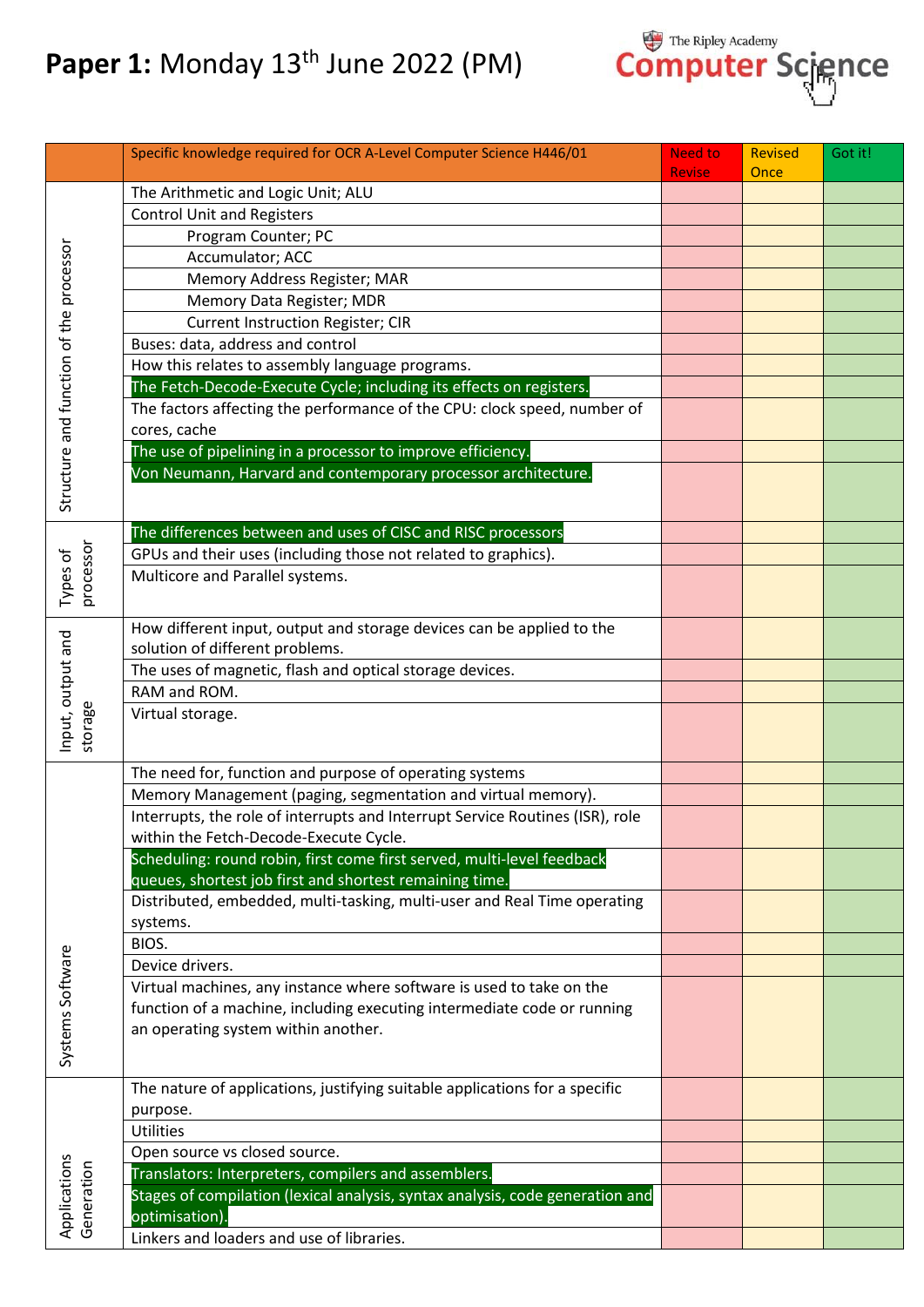| Development                   | Understand the waterfall lifecycle, agile methodologies, extreme              |  |  |
|-------------------------------|-------------------------------------------------------------------------------|--|--|
|                               | programming, the spiral model and rapid application development.              |  |  |
|                               | The relative merits and drawbacks of different methodologies and when         |  |  |
|                               | they might be used                                                            |  |  |
| Software                      | Writing and following algorithms.                                             |  |  |
|                               |                                                                               |  |  |
|                               | Need for and characteristics of a variety of programming paradigms.           |  |  |
|                               | Procedural languages.                                                         |  |  |
|                               | Assembly language (including following and writing simple programs with       |  |  |
|                               | the Little Man Computer instruction set). See appendix 5d.                    |  |  |
|                               | Modes of addressing memory (immediate, direct, indirect and indexed).         |  |  |
|                               | Object-oriented languages with an understanding of:                           |  |  |
|                               | classes                                                                       |  |  |
|                               | objects                                                                       |  |  |
|                               | objects                                                                       |  |  |
|                               | attributes                                                                    |  |  |
|                               | inheritance                                                                   |  |  |
|                               | encapsulation                                                                 |  |  |
| Types of Programming Language | polymorphism                                                                  |  |  |
|                               |                                                                               |  |  |
|                               | Lossy vs Lossless compression.                                                |  |  |
|                               | Run length encoding and dictionary coding for lossless compression            |  |  |
| Encryption and                | Symmetric and asymmetric encryption.                                          |  |  |
| Compression,                  | Different uses of hashing.                                                    |  |  |
| Hashing                       |                                                                               |  |  |
|                               |                                                                               |  |  |
|                               |                                                                               |  |  |
|                               | Relational database, flat file, primary key, foreign key, secondary key,      |  |  |
|                               | entity relationship modelling, normalisation and indexing.                    |  |  |
|                               |                                                                               |  |  |
|                               | Methods of capturing, selecting, managing and exchanging data.                |  |  |
|                               | Normalisation to 3NF.                                                         |  |  |
|                               | SQL - Interpret and modify.                                                   |  |  |
|                               | Referential integrity                                                         |  |  |
|                               | Transaction processing, ACID (Atomicity, Consistency, Isolation, Durability), |  |  |
|                               | record locking and redundancy.                                                |  |  |
| Databases                     |                                                                               |  |  |
|                               |                                                                               |  |  |
|                               | Characteristics of networks and the importance of protocols and<br>standards. |  |  |
|                               | The internet structure:                                                       |  |  |
|                               | The TCP/IP Stack.                                                             |  |  |
|                               | <b>DNS</b>                                                                    |  |  |
|                               | <b>Protocol layering</b>                                                      |  |  |
|                               | LANs and WANs                                                                 |  |  |
|                               | Packet and circuit switching.                                                 |  |  |
|                               | Network security and threats, use of firewalls, proxies and encryption.       |  |  |
|                               | Network hardware.                                                             |  |  |
|                               | Client-server and peer to peer.                                               |  |  |
|                               |                                                                               |  |  |
| Networks                      |                                                                               |  |  |
|                               | HTML, CSS and JavaScript.                                                     |  |  |
|                               | Search engine indexing.                                                       |  |  |
|                               | PageRank algorithm.                                                           |  |  |
| Web<br>Technologies           | Server and client side processing                                             |  |  |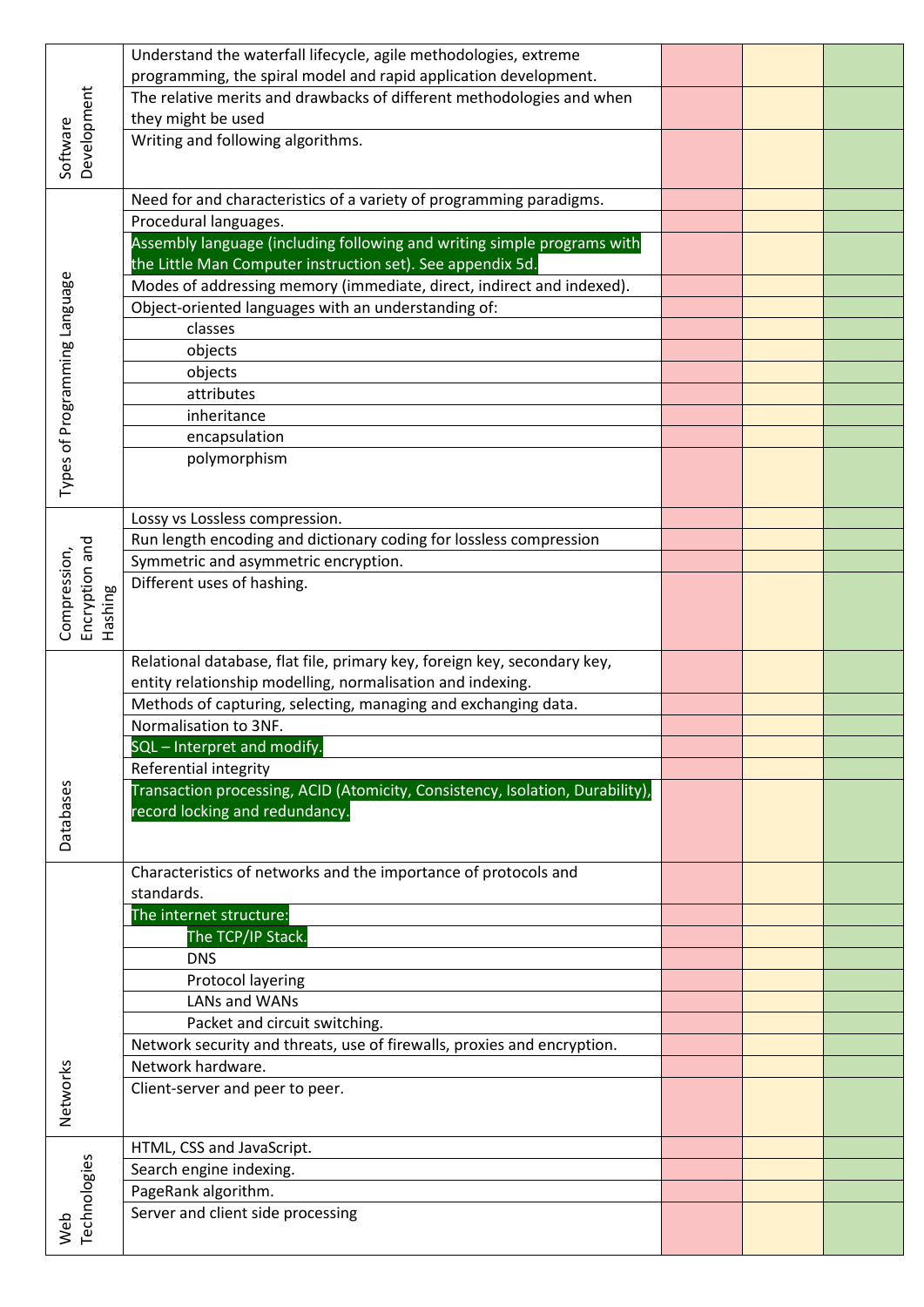|                                     | Primitive data types, integer, real/floating point, character, string and Boolean.       |  |  |
|-------------------------------------|------------------------------------------------------------------------------------------|--|--|
|                                     | Represent positive integers in binary                                                    |  |  |
|                                     | Use of sign and magnitude and two's complement to represent negative numbers             |  |  |
|                                     |                                                                                          |  |  |
|                                     | in binary.<br>Addition and subtraction of binary integers.                               |  |  |
|                                     |                                                                                          |  |  |
|                                     | Represent positive integers in hexadecimal.                                              |  |  |
|                                     | Convert positive integers between binary hexadecimal and denary.                         |  |  |
|                                     | Representation and normalisation of floating point numbers in binary                     |  |  |
|                                     | Floating point arithmetic, positive and negative numbers, addition and                   |  |  |
|                                     | subtraction.                                                                             |  |  |
| Data Types                          | Bitwise manipulation and masks: shifts, combining with AND, OR, and XOR                  |  |  |
|                                     | How character sets (ASCII and UNICODE) are used to represent text.                       |  |  |
|                                     |                                                                                          |  |  |
|                                     | Arrays (of up to 3 dimensions), records, lists, tuples.                                  |  |  |
|                                     | The following structures to store data:                                                  |  |  |
|                                     | linked-list                                                                              |  |  |
|                                     | graph (directed and undirected),                                                         |  |  |
|                                     |                                                                                          |  |  |
|                                     | <b>Stack</b>                                                                             |  |  |
|                                     | Queue                                                                                    |  |  |
|                                     | <b>Tree</b>                                                                              |  |  |
|                                     | binary search tree                                                                       |  |  |
| Data Structures                     | hash table                                                                               |  |  |
|                                     | How to create, traverse, add data to and remove data from the data structures            |  |  |
|                                     | mentioned above. (NB this can be either using arrays and procedural                      |  |  |
|                                     | programming or an object-oriented approach)                                              |  |  |
|                                     |                                                                                          |  |  |
|                                     | Define problems using Boolean logic.                                                     |  |  |
|                                     | Manipulate Boolean expressions, including the use of Karnaugh maps to simplify           |  |  |
|                                     | <b>Boolean expressions</b>                                                               |  |  |
|                                     | Use the following rules to derive or simplify statements in Boolean algebra: De          |  |  |
|                                     | Morgan's Laws, distribution, association, commutation, double negation.                  |  |  |
|                                     | Using logic gate diagrams and truth tables.                                              |  |  |
|                                     | The logic associated with D type flip flops, half and full adders.                       |  |  |
| Boolean Algebra                     |                                                                                          |  |  |
|                                     |                                                                                          |  |  |
|                                     | The Data Protection Act 1998.                                                            |  |  |
|                                     | The Computer Misuse Act 1990.                                                            |  |  |
|                                     | The Copyright Design and Patents Act 1988.                                               |  |  |
| Computing<br>legislation<br>related | The Regulation of Investigatory Powers Act 2000.                                         |  |  |
|                                     |                                                                                          |  |  |
|                                     |                                                                                          |  |  |
|                                     | The individual moral, social, ethical and cultural opportunities and risks of digital    |  |  |
|                                     | technology:                                                                              |  |  |
|                                     |                                                                                          |  |  |
|                                     | - Computers in the workforce.                                                            |  |  |
| Moral and ethical Issues            | - Automated decision making.                                                             |  |  |
|                                     | - Artificial intelligence.                                                               |  |  |
|                                     | - Environmental effects.                                                                 |  |  |
|                                     | - Censorship and the Internet.                                                           |  |  |
|                                     |                                                                                          |  |  |
|                                     | - Monitor behaviour.                                                                     |  |  |
|                                     | - Analyse personal information.                                                          |  |  |
|                                     | - Piracy and offensive communications.<br>- Layout, colour paradigms and character sets. |  |  |